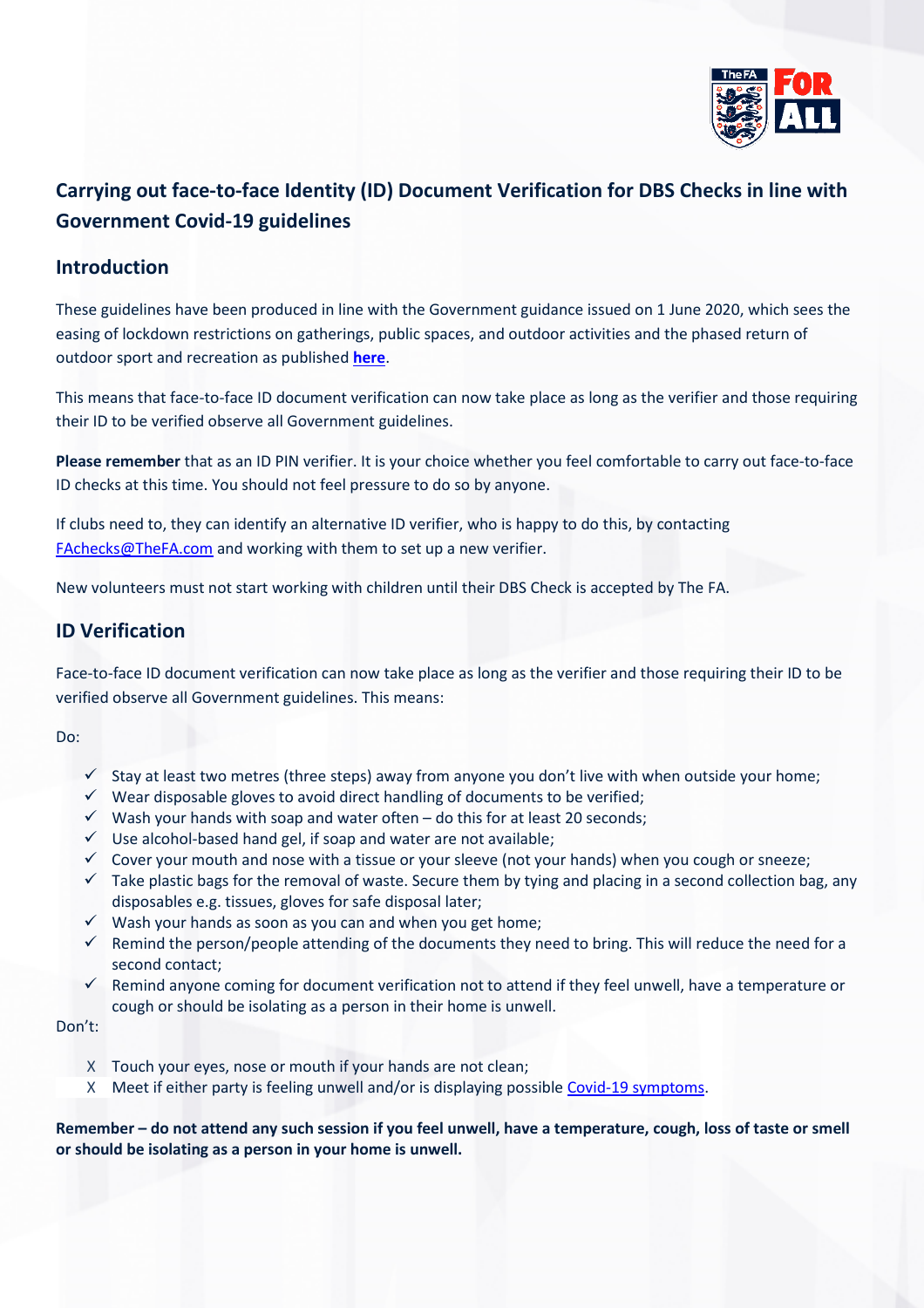If you have one or more than one person's documents to verify, you must ensure that social distancing is maintained, and you gather with no more than five other people from outside your household. You may wish to prepare an appointment system.

ID verification for under-18s must be done with a parent/carer or other trusted adult present, who also follows the Government guidelines, as outlined above.

# **Venue considerations**

In line with current Government guidelines, do not carry out the ID document verification in someone else's home or invite anyone in to your home to do so. Wherever you arrange to meet, you must comply with the social-distancing requirements e.g. staying two metres away from others.

Currently there are very limited indoor venues available. However, over the coming weeks it is possible the Government will review its guidance on public spaces, and this may provide additional opportunities. In the meantime, please consider the options that would work safely for you and those individuals whose documents you are seeking to verify.

- Could you utilise club car parking space safely?
- Is there suitable outdoor space around the pitch(es)?
- Is there an outdoor social area?
- Can you set up 'appointment slots' to book specific time slots for individuals?
- Can you mark out safe distancing to guide everyone?
- Does the PIN verifier wish to have another official present, whilst maintain social distancing, to provide support?

Above all, you must be able to operate **consistently within [Government guidance regarding health, social](https://www.gov.uk/government/publications/staying-safe-outside-your-home/staying-safe-outside-your-home)  [distancing and hygiene](https://www.gov.uk/government/publications/staying-safe-outside-your-home/staying-safe-outside-your-home)**. This guidance currently includes that all users can maintain a safe two-metre distance, that good hygiene practices are in place, that equipment is disinfected regularly, and that it is clear that anyone who is symptomatic or suspects they have been exposed to the virus does not take part and remains at home.

# **FAQs**

Here are some FAQs to provide more detail to assist you with this process:

## **Q: Can face-to-face ID document verification now be carried out?**

A: Yes. Post-lockdown the Government guidance allows you to travel outside of your home, irrespective of distance, providing you return the same night or stay within your 'support bubble', follow Government guidelines on social distancing, hand and respiratory hygiene.

#### **Q: Can I travel to complete the ID document verification?**

A: Yes. In line with Government guidelines, you should avoid public transport if you can, and should cycle, walk, or drive wherever possible. The Government has made the wearing of a [face covering mandatory on public transport](https://www.gov.uk/government/news/face-coverings-to-become-mandatory-on-public-transport) from the 15 June 2020. If there is no alternative to using public transport, then you must wear a face covering.

## **Q: How else can I minimise risks whilst checking ID document verification during the Covid-19 pandemic?**

A: To minimise the risks of spreading Covid-19 during face-to-face ID document verification, please ensure you adhere to Government guidelines:

- Check with the venue about the outdoor space at which you choose to meet, as it may have specific guidelines you are required to follow e.g. a one-way system.
- If the venue at which you intend to carry out the ID document verification provides only limited space and makes maintaining social distancing difficult, you could consider:
	- o Using screens or dividers between parties if the venue enables this; or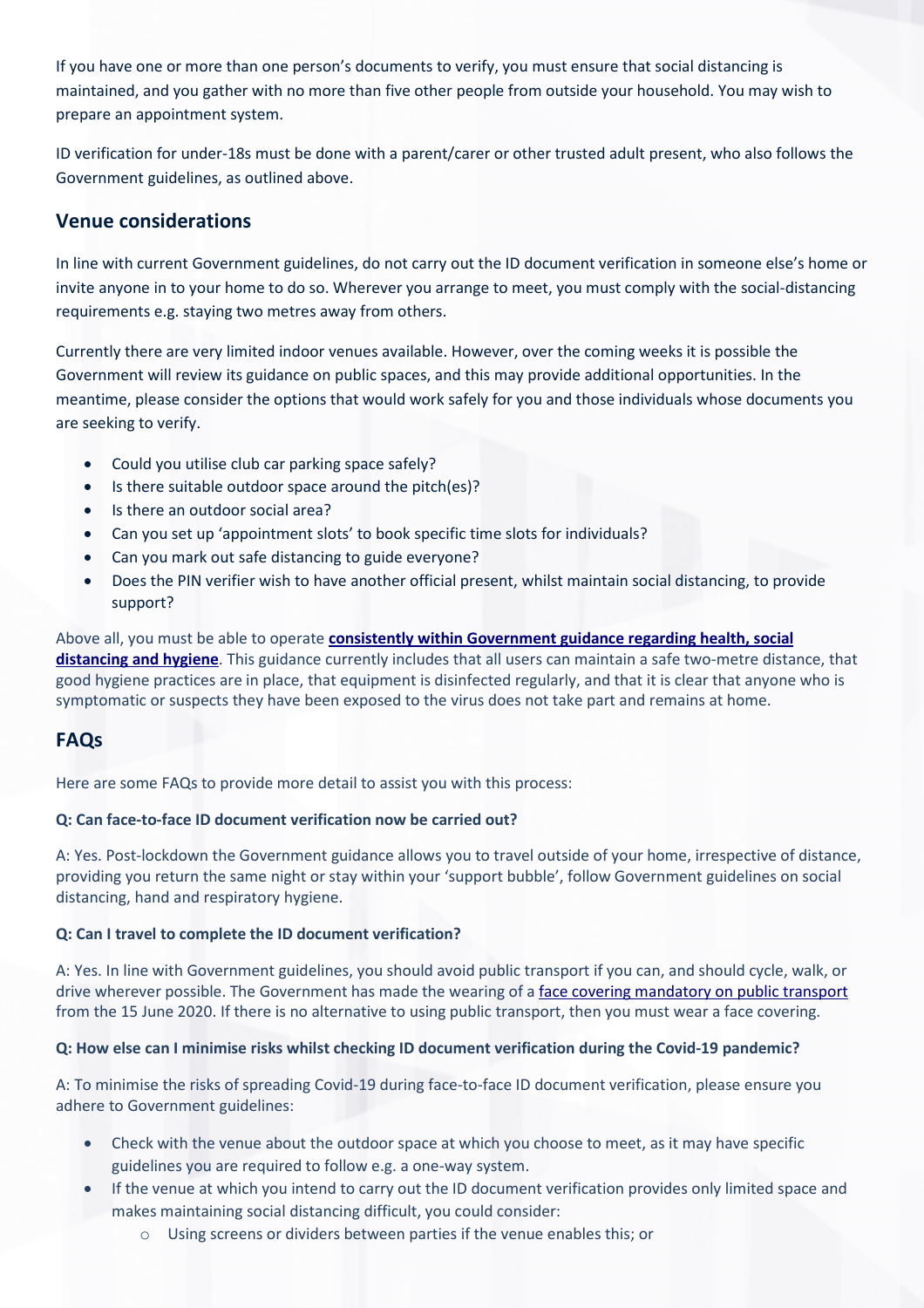- o Communicating back-to-back or side-to-side (as opposed to face-to-face); or
- $\circ$  Wearing face coverings<sup>[1](#page-2-0)</sup>; or
- $\circ$  Asking applicants to place their documents on an identified surface, with the relevant information being directly visible before stepping back.
- We recommend you wear disposable gloves. In addition, ensure you follow Government guidelines on practising good hand hygiene<sup>[2](#page-2-1)</sup>. Clean your hands thoroughly with soap and water or by using alcohol-based hand gel where handwashing facilities are unavailable, before and after handling physical documents, or touching other surfaces at the venue.
- Ensure you practice good respiratory hygiene, including covering your mouth and nose with, your bent elbow or tissue if you cough or sneeze, ensuring you immediately dispose of any used tissues in plastic bags you have taken for disposable items and wash your hands.
- Do your best to avoid touching your face. The virus does not enter the body through the hands. Your hands could pick up the virus and then it could enter the body through touching the nose, mouth and eyes. Therefore, care should be taken not to touch the nose, mouth and eyes during or after handling documents until the hands have again been washed.

# **Q: What if I or the person I am meeting for the ID document verification meeting feels unwell and/or is displaying any symptoms of possible Covid-19 infection?**

A: Do not go ahead with the ID document verification meeting if either party is feeling unwell and/or is displaying possible [Covid-19 symptoms,](https://www.nhs.uk/conditions/coronavirus-covid-19/symptoms/) or is concerned they may have come into contact with someone who has the virus. Only re-arrange to complete the verification when any self-isolation period has ended, you feel well, or have been advised by an NHS practitioner that it is safe to do so.

## **Q: Is it safe to handle all other people's documentation, and if so, what's the best way to do this?**

A: Some research on how long Covid-19 lasts on surfaces does suggest that the risk of infecting others, or contracting Covid-19 through handling physical documents is lo[w3](#page-2-2). In order to reduce the risk of transferring Covid-19 between parties, follow all the guidelines above.

## **Q: Why does the verification have to be face-to-face? Why can't a video call be allowed where both individuals can see each other, and documents can be shown online?**

A: Consideration was given to making use of videos calls in line with DBS guidance. However, The FA, like some other national governing bodies of sport decided against this option, because:

a) Having tested it, it was obvious that it would not be possible to ensure that every document shared in this way would be clear enough for identification purposes; and

b) The DBS requires any organisation using this method, to subsequently ensure they have viewed all original hard copy documents, as soon as face to face verification was enabled. The FA decided this would place an additional burden on the voluntary workforce.

<span id="page-2-0"></span> $1$  Government guidelines currently require members of the public to wear Personal Protective Equipment (PPE) such as face masks/coverings during travel on public transport. So outside of this, any decision to wear or use PPE is a personal choice. If you choose to wear items such as face coverings and are unsure on how to safely and correct do this, you can visit the World Health Organisations advice on when and how to

<span id="page-2-1"></span>use masks.<br><sup>2</sup> For guidance on hand hygien[e https://www.nhs.uk/live-well/healthy-body/best-way-to-wash-your-hands/](https://www.nhs.uk/live-well/healthy-body/best-way-to-wash-your-hands/)

<span id="page-2-2"></span><sup>&</sup>lt;sup>3</sup> The World Health Organisation has reported that "the coronavirus lasts less than 24 hours on surfaces such as cardboard", and similar materials like paper. They have also reported that the "likelihood of an infected person contaminating commercial goods, such as post, is low". <https://fullfact.org/online/coronavirus-surfaces-packages-china/>